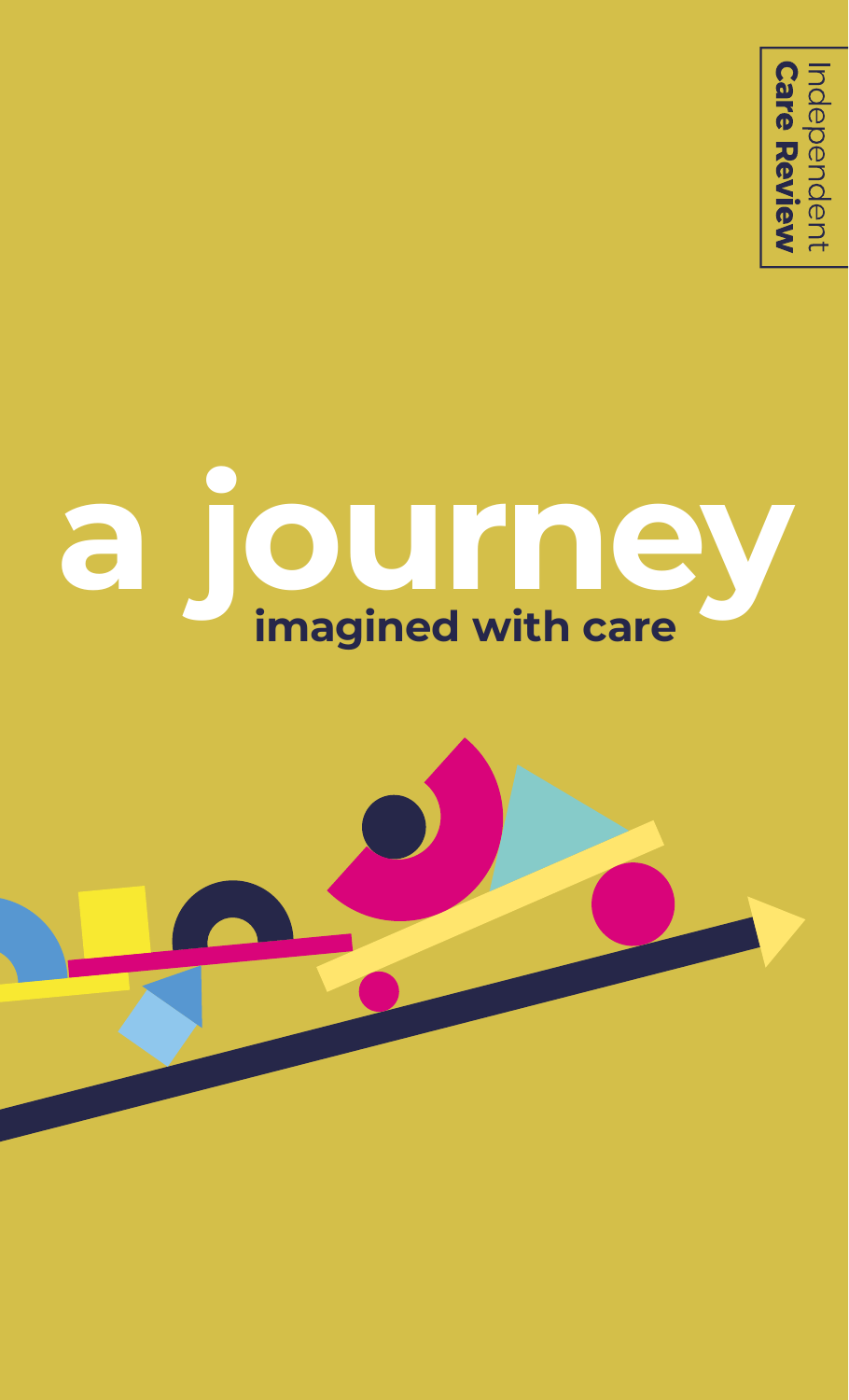# Message from the Chair

### **Contents**

- **1** Message from the Chair
- **2** What is the Independent Care Review and why now?
- **3** Who is involved?
- **4** Four stages
- **6** Timeline of the Care Review
- **7** What happened in Orientation?
- **8** What happened in Discovery?
- **10** Discovery findings
- **11** Making change happen
- **12** The Care Review Intentions

**"the time** 

**is now a** Go-to group member

- **14**  The Journey groups
- **15** Be part of the Journey!

Children, young people, and adults with lived experience of care across Scotland are deciding what this review needs to do.

These experts know best how it really feels to have lived experience of the 'care system', what makes life happy, and what doesn't. **This is their review.**

Between February and December 2017, 854 people with care experience shared their voice and said what matters to them. Their trust in the Care Review to make sure that the change needed really happens has been the most overwhelming privilege of my life.

I am also immensely grateful to the members of the vast paid and unpaid workforce who have helped the Care Review gain an understanding of what is needed to achieve this change, with almost 800 people sharing their views over the last year.

It has taken a full year to properly discover all of the roots and the branches of Scotland's 'care system', the complexity, and disconnects. And now we will embark on the next stage, the Journey, together.

Everyone agrees that the Care Review can – and must – make changes now to make everyday life better for Scotland's infants, children and young people who experience care.

#### **We cannot – and won't wait until the end of the review.**

The Journey stage will also explore the complicated issues that need time to understand and find solutions. The unwavering commitment of this review is that children and young people are at the centre. We must listen to and understand their needs, then ensure that these are met.

The starting point is that Scotland's children have the happy, healthy childhood they deserve and feel loved and cherished. Children should not have to be the navigators of a complicated, jargon filled system.

There is a lot to do and a long way to go on the Journey – before we reach the Destination. Please continue to travel with the Care Review and be involved in the work ahead.

Thank you,

حمات

**Fiona Duncan, Chair of the Independent Care Review**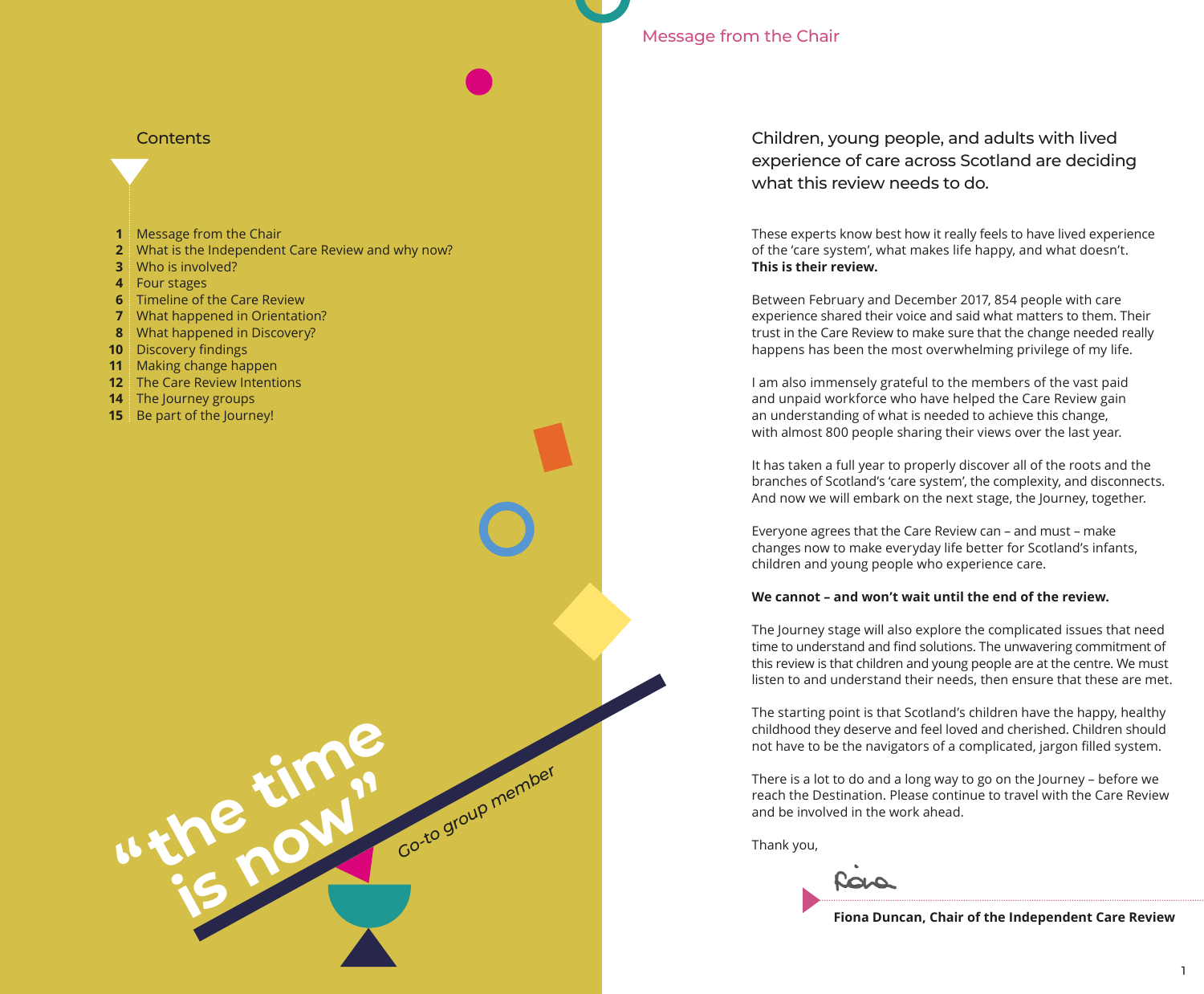# What is the Independent Care Review and why now?

The Independent Care Review is a once in a lifetime opportunity to make real and lasting change happen for Scotland's infants, children and young people who experience care.

The Care Review exists because life should be much better for many people who have lived experience of what is known as the 'care system'.

For some, growing up in care is a positive thing that will lead to a happy and healthy life. These experiences should be celebrated and learned from. However, for many infants, children and young people in care, it is difficult to thrive and live life to its fullest.

The fundamental principle of the Care Review is that it will be accountable to infants, children and young people in Scotland who are in care now, and who may be in care in future.

Taking a 'root and branch' approach, the Care Review will look at all of the parts of care, and really understand why some things work and some things don't.

People with lived care experience are at the heart of the Care Review, and will remain so and be supported to take part in ways that are comfortable, respectful and safe.

The Care Review will identify and deliver lasting change in the 'care system' and leave a legacy that will transform the life chances and wellbeing of infants, children and young people in care.

# **"Listen to us. Stop making decisions about us without asking us."**

*1000 Voices participant*

Who is involved?

The driving force at the heart of the Care Review are Scotland's children, young people, and adults with care experience.

Without this continued vital contribution the Care Review could not make progress. Across the country, the vast paid and unpaid workforce who support and nurture infants, children and young people, have been helping the Care Review to understand what is needed to provide the best care and protection.

Fiona Duncan is the Chair of the Independent Care Review and is supported by a Secretariat team hosted by CELCIS at the University of Strathclyde.

A Discovery group was recruited through a nomination and representation process. Five of the 12 members of the group are care experienced, and all have knowledge and expertise relevant to the lives of infants, children and young people.

The Scottish Government has appointed a sponsorship team to work with the Care Review on issues such as legislation and policy.

The 1000 Voices team from Who Cares? Scotland has been commissioned to listen to children and young people, and to help them feel empowered to share their views. The team provides safe, creative, and engaging ways for anyone who wants to get involved in the Care Review.

Many organisations and charities have engaged with the Care Review, and have shown great commitment to children and young people by encouraging participation.

A Go-to group of 62 children, young people, and adults who have care experience provided feedback towards the end of the Discovery stage and sense checked what the Care Review will do next.

### Why did you get involved?

# **"To give children and young people the voice I never had."**

*Go-to group member*

**If you would like more information about the Care Review visit**  www.carereview.scot

**You can find out more about the members of the Review team here**  www.carereview.scot/who-we-are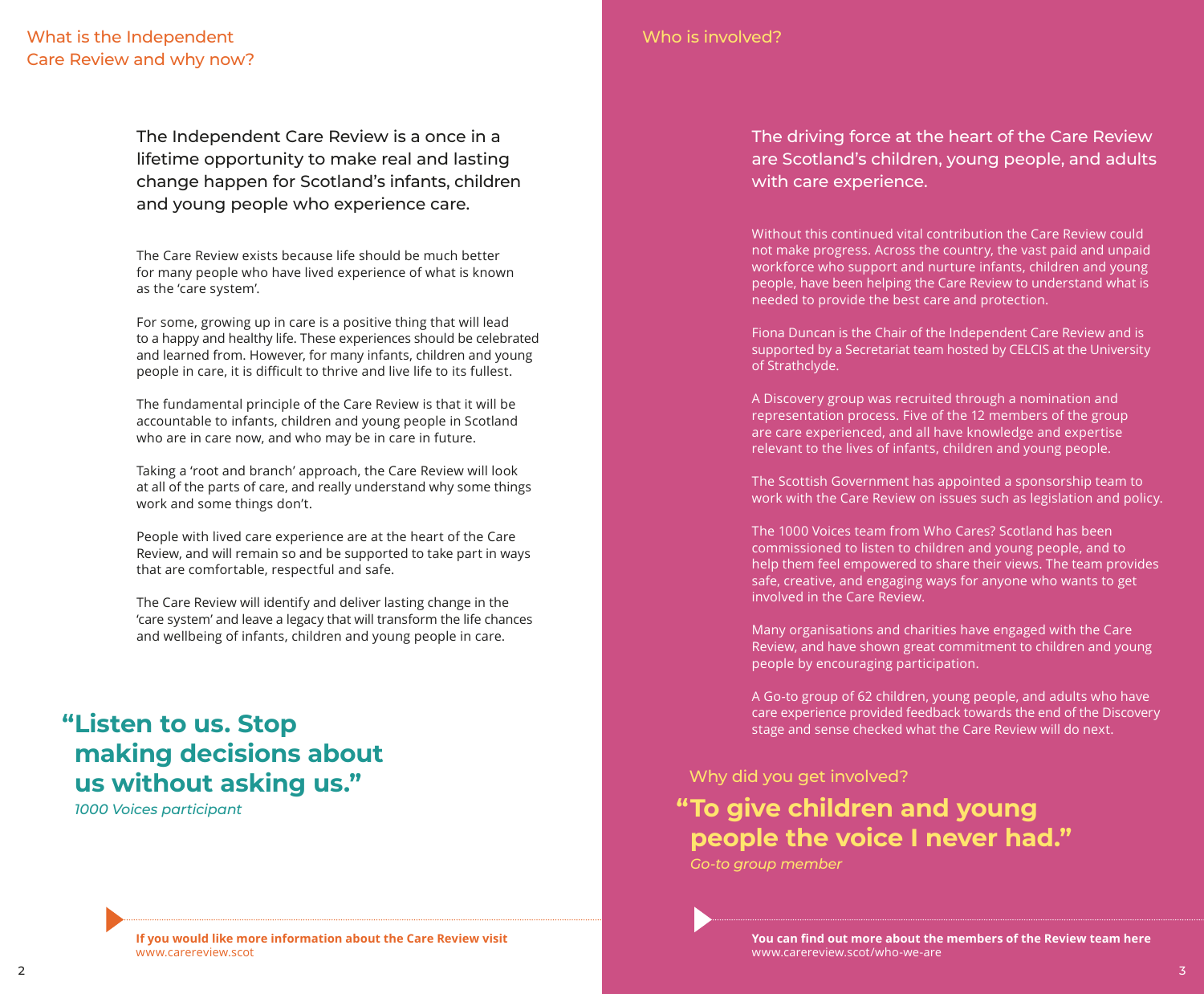The Care Review has four stages, with each stage built on the last. The stages will deliver immediate positive change where possible, before any final recommendations are reached.

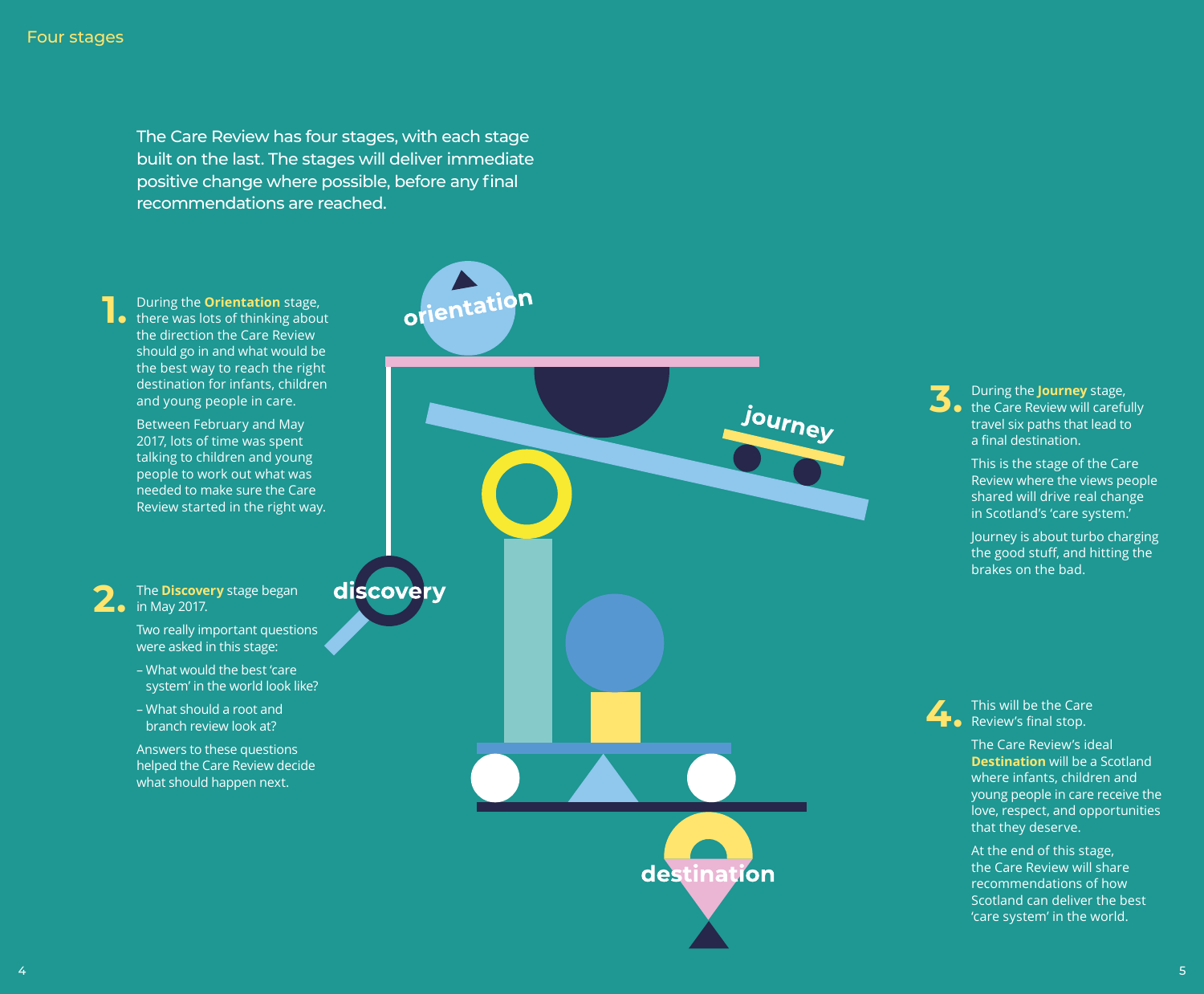# **2016**

### **October**

The First Minister announces a 'root and branch' review and pledges to listen to the voices of 1000 children and young people who are care experienced.

**July**

**September**

Inverness

**March**

**June**

**July**

**November**

Kilbrandon lecture – Fiona Duncan speaker

The Care Review attend Who Cares Scotland summer camp

1000 voices events with children and young people Edinburgh,

Workforce events – Glasgow, Edinburgh, Aberdeen and

Education and Skills Committee

activities (will continue in Journey)

Go-to groups – participation

Paisley and Inverness

# **2017**

# **February – Care Day**

Fiona Duncan is appointed as Independent Chair

Orientation stage begins

### **May**

Care Review Launch event

Discovery stage begins

# **June**

First of monthly Discovery Group meetings

# **2018**

Final Discovery group meeting

# **February**

**January**

The Care Review take part in Care Day and attend the Carelidh

Chair met with cross-party MSPs

Journey groups begin monthly meetings

Journey stage begins

# **2019**

**Autumn**

Destination stage begins

# **2020**

# **Spring / Summer**

Completion of Destination

- Final report and recommendations
- Go-to groups activity

6  $\,$  6  $\,$  7  $\,$  7  $\,$  7  $\,$  7  $\,$  7  $\,$  7  $\,$  7  $\,$  7  $\,$  7  $\,$  7  $\,$  7  $\,$  7  $\,$  7  $\,$  7  $\,$  7  $\,$  7  $\,$  7  $\,$  7  $\,$  7  $\,$  7  $\,$  7  $\,$  7  $\,$  7  $\,$  7  $\,$  7  $\,$  7  $\,$  7  $\,$  7  $\,$  7  $\,$  7  $\$ **This timeline is only the story so far – the Care Review will build in lots more opportunities for care experienced people to get involved.**

# What happened in Orientation?

# This was the first stage of the Independent Care Review.

The 'root and branch' review of the Scottish 'care system' was announced in October 2016. During Orientation, the way it was to be carried out was established.

In February 2017, Fiona was appointed as Chair and she developed a plan to create a well-organised and thoughtful Care Review that children, young people and adults with care experience would want to be part of.

It was agreed that to make sure the Care Review does what it needs to do, children and young people with care experience are Fiona's boss, and so that is who she is accountable to.

Work began to find and understand the numbers and facts known about care experienced infants, children and young people and the words, laws and rules that surround care.

# **"Understand what I have went through"**

*Discovery contributor*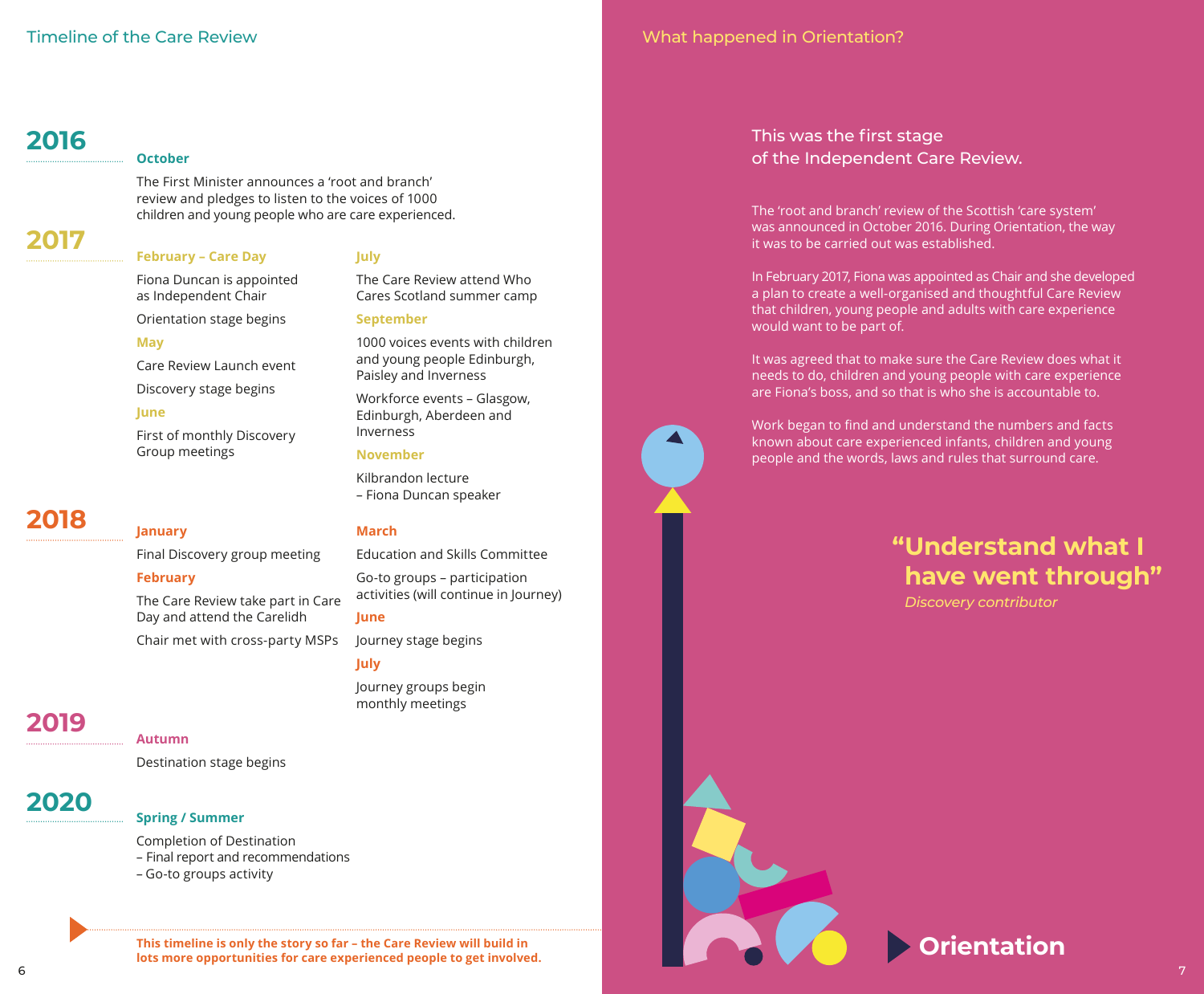The Discovery stage of the Independent Care Review started in May 2017 and involved listening to people from across Scotland and gathering important information about care.

The Care Review wanted to hear from as many people with care experience as possible, and started off with two big questions:

– What would the best 'care system' in the world look like? – What should a root and branch review look at?

Those two questions were answered in a range of different ways.

> What would the best 'care system' in the world look like?

**"A place without barriers which hold children back and prevent them forming relationships, where young people are empowered to make their own choices and develop their independence."** 

*Discovery postcard*

**Discovery** 

**Voice** has been at the centre of the work in Discovery. The Care Review listened to the voices of



# **where?**

The Discovery stage involved meeting groups and individuals in places they felt comfortable and safe. The Chair, Secretariat, Discovery group, and 1000 Voices team travelled across Scotland to do this.



In November 2017, **the Chair gave a speech at the Kilbrandon lecture** at the University of Strathclyde.

A Go-to group of care experienced children, young people, and adults was formed and gave feedback on plans for the Journey stage, and helped to improve the Care Review's



**8544**<br>Children, young people, and

adults with care experience

# **789**

members of the paid and unpaid workforce shared their opinions

**and all**

 $\bullet$ 



local authorities in Scotland took part in the Care Review during this stage.

The Care Review was invited to take part in Care Day 2018 and the Chair took to the dance floor at the Who Cares? Scotland Carelidh.

Children and young people with care experience took part in a virtual design workshop, helping to create the Care Review's brand identity.

### **The Discovery group met**



between June 2017 and January 2018, and always provided valuable insights. Each meeting was set up to be a supportive safe space where thinking could be challenged and debated.

The Chair met with cross-party MSPs at the

# **Scottish Parliament**

in February 2018, and was back at the Parliament in March 2018 speaking at the Education and Skills Committee with Discovery group members Kevin and Rosie.

The Care Review took the time to engage in lots of different ways during Discovery, always understanding and respecting that each individual had different needs and very personal stories that could be difficult to share.

**how?**

**People have connected with the Care Review through:**

- Events
- Meetings
- One-to-ones
- Workshops
- Presentations
- Postcards
- Letters
- Phone calls
- Emails
- Social media
- Facetime

8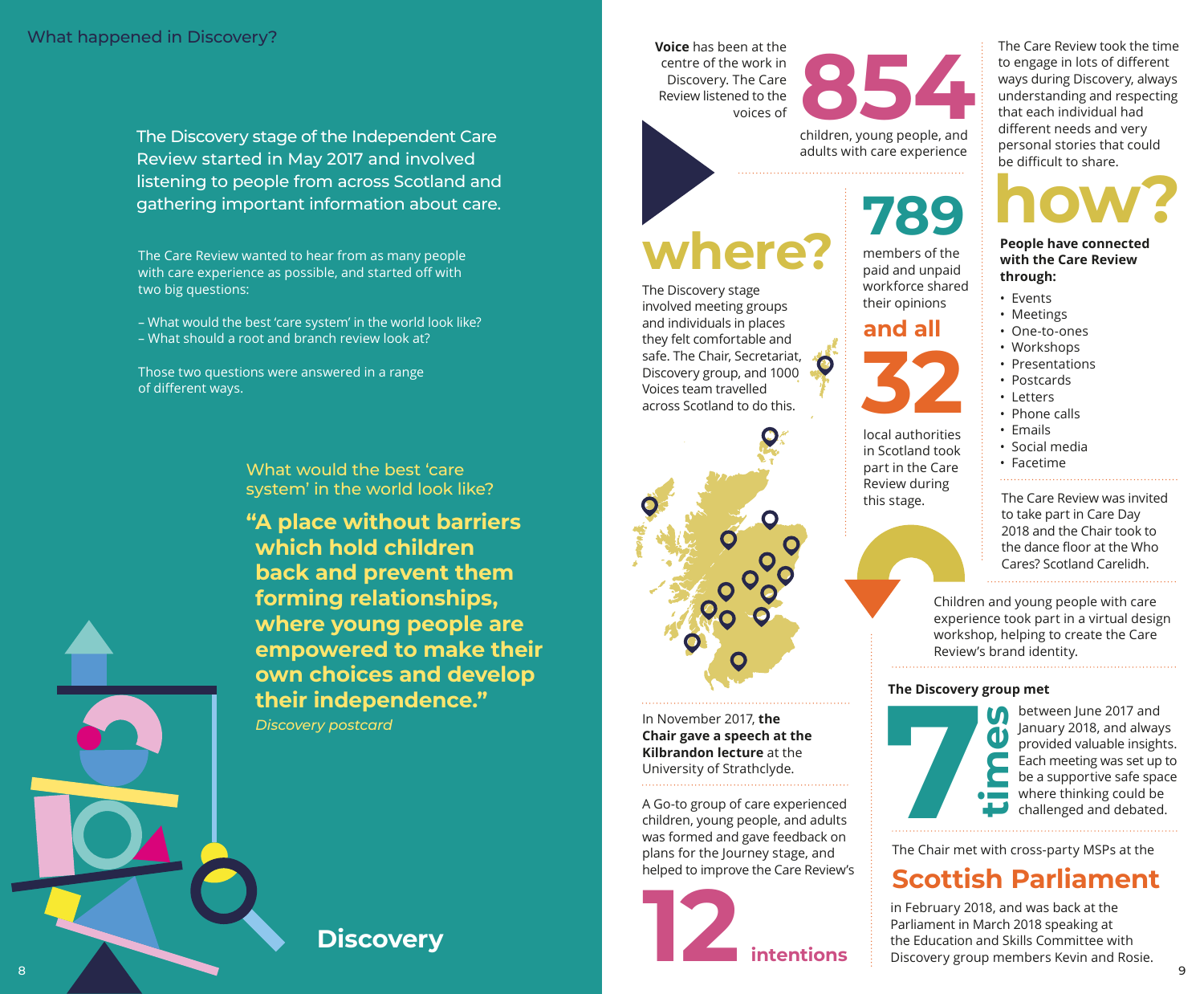The Discovery group has learned there are many good things happening for children and young people in care, there are things that could be better, and some that must change now. There is practice that impacts negatively on infants, children and young people that must end.

So far, the Care Review has heard about a wide range of experiences, including being cared for at home, foster care, adoption, residential, kinship, secure care, hospital stays and throughcare. People talk about a 'care system' but the reality is lots of parts that don't fit well together, that doesn't have the person being cared for at the centre. There is not enough known about the facts and figures on infants, children and young people in care and the adults who leave care. The Care Review has listened really hard so far, and has come to some conclusions about what should happen during the Journey stage.

### **The 'root and branch' scope defined**

The Care Review will consider all parts of the 'care system' to make sure the needs of people at every stage are understood, including families on the edge of care, the journey in and throughcare, and the experience of care leavers and adults after being in care.

### **Love, Rights, Stigma**

Almost every person who spoke to the Care Review said that love, rights, and stigma are really important and the Discovery group agreed that more conversations and work to understand the impact these have on children and young people are essential.

### **The vision to have the 'best care system in the world'**

Scotland is leading the way by looking at how to make sure that its 'care system' is the best in the world. The work on defining a vision will continue into Journey through activities with our Go-to group, and engagement with care experienced children and young people. More lived experiences have to be heard and understood and the Care Review will continue to do have conversations to do this.



Making change happen

# The Care Review will establish clear evidence of what works best for infants, children and young people and their families, recognising that relying on existing evidence will only deliver so much change.

The Care Review will use the Journey stage to immediately begin to deliver some improvements for infants, children and young people who experience care.

Different methods will be used, recognising strengths in existing practice and encouraging an appreciative approach.

This may need a change in thinking, practice and law. The Care Review will provide support to try out new ways of doing things.

The outcome will be a series of new initiatives across Scotland for a range of children and young people in care, families on the edge of care, and care-experienced adults, as well as the identification of the pioneers – those people ready and willing to try something different.

# **Care Review traffic lights**



A red light will mean putting an end to avoidable, unnecessarily damaging practice that should not be happening – (STOP!)

An amber light will be used to identify, stimulate and test improvements across the 'care system' through piloting new ideas and trying them out in safe and supportive places where there is an appetite to innovate.

The green light will be used to identify, stimulate and support immediate improvements across the 'care system'. This will be based on rolling out the very best practice the Care Review has heard about – (GO!)



The outcome will be a Scotland-wide raising of the bar for infants, children and young people in care, the creation of a level playing field that removes the unfair 'post-code lottery' experience of care.

### **rocket fuel**



Where initiatives have demonstrated a positive change and impact, 'rocket fuel' will be made available to boost this success and enable a Scotland-wide roll-out and a validation of pioneering.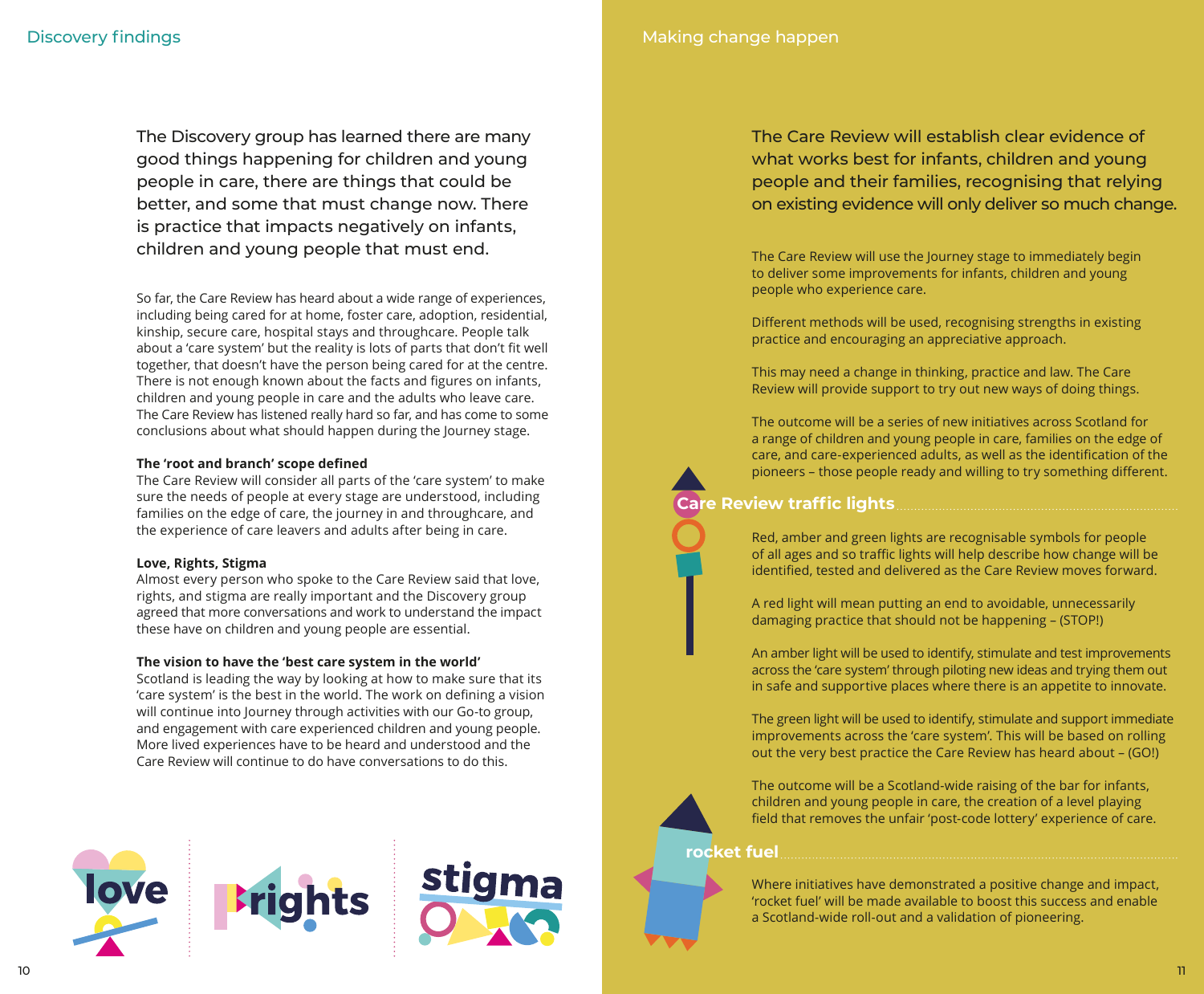The Care Review Intentions are based on what was heard and understood over a whole year of Discovery.

They reflect a wide range of views and care experienced voices and are statements of intent that are central to the work in Journey. The Go-to group endorsed these Intentions along with a plan for how the Care Review will take them forward in Journey.

# **"We need to be at the heart of everything, we matter, we're important."**

*Go-to group member*



Families on the edge of care will get the support they need to stay and live together where safe to do so.

- Scotland's infants, children and young people will be nurtured, loved and cared for in ways that meet their unique needs.
- Relationships which are significant to infants, children and young people will be protected and supported to continue unless it is not safe to do so. This recognises the importance of brothers and sisters, parents, extended family and trusted adults.
- Care experienced infants, children and young people will thrive in supportive and stable learning and work environments, ensuring they have the same opportunities as others.
- Aftercare will be designed around the needs of the person leaving care supporting them to lead a fulfilling life, for as long as they need it.
- Infants, children and young people's voices will have a visible and meaningful impact on decision making and care planning.
- Infants, children and young people's rights will be part of normal everyday life, practice and decision making.
- Scotland's care services will plan and work better together, sharing information more easily to ensure we understand the what and how of supporting infants, children, young people and their families from a local through to a national level.
- All adults involved in the care of infants, children and young people are empowered, valued and equipped to deliver the best 'care system' in the world.
- Scotland will understand the financial and human cost of care, including what happens when people don't get the help they need.
- The words used to describe care will be easily understood, positive and not create or compound stigma.
- There will be no stigma for infants, children and young people in care because Scotland will understand why our children need care.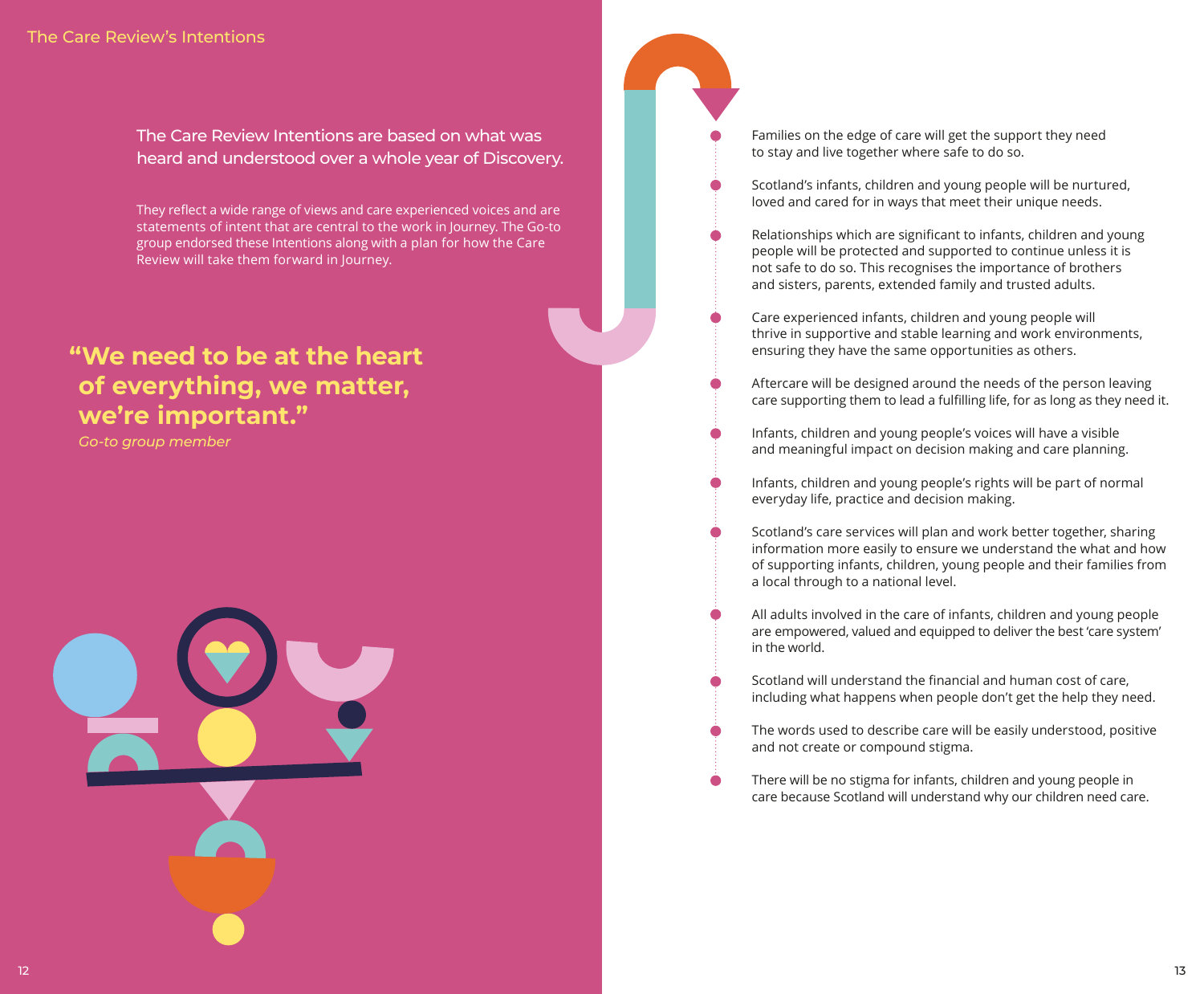Journey will involve six working groups – each following interconnecting paths to explore areas of practice that need deeper understanding.

The Intentions are at the heart of the work – guiding them along their path. The groups will build knowledge and confidence about how to address challenges, identify good practice, and encourage innovation.

# **Edges of care**

To properly understand what happens at each end of the 'care system' – the points that infants, children and young people are taken into care and the points that they leave care.

# **Justice and care**

To explore how the justice system contributes to infants, children and young people going into care, the experience of secure care, and to consider how the 'care system' can criminalise children and young people.

# **Health and wellbeing**

To understand health and wellbeing in the 'care system', the conditions that result in infants, children and young people being taken into care, what happens when they leave care and the impact on their health and wellbeing.

# **Components of care**

To consider and understand the impact of each of the components of the care system, the journeys between them and mapping a day / week / month / year in the life of a young person in care.

# **Workforce**

To give full consideration to the entirety of the care workforce, paid and unpaid, how they interact with each other in the interests of infants, children and young people, and how they are trained and supported to do this.

# **Best place in the world**

To scope out the best of what works in other parts of the world and give full consideration to what Scotland can learn and do to be the best place to grow up.

# The support, commitment, passion and hope that people have brought to the Care Review so far has simply been incredible. Thank you all.

The success of the next stage Journey depends on many people working together to understand what must be done to deliver real change for infants, children and young people who experience care.

The voice of people who have care experience will always be at the heart of the Care Review. There will be many more opportunities to take part during the Journey and Destination stages.

The Care Review will continue to work with those who are responsible for providing care to ensure that the recommendations it makes and change that it delivers are taken forward permanently.

### **Personal information and your privacy**

If you wish to share personal information about your experience there are other ways to get in touch – the information you provide to the Care Review is always treated as confidential. Please email talk2us@carereview.scot.

**Be part of the Journey and tell us how you would like to get involved.**

Visit **www.carereview.scot/get-involved/** 

Email: info@carereview.scot

Twitter: @TheCareReview #CareReview

Instagram: CareReviewScot #CareReview

Facebook: @IndependentCareReview

Tel: 0141 444 8527

 $\boxed{0}$ 

O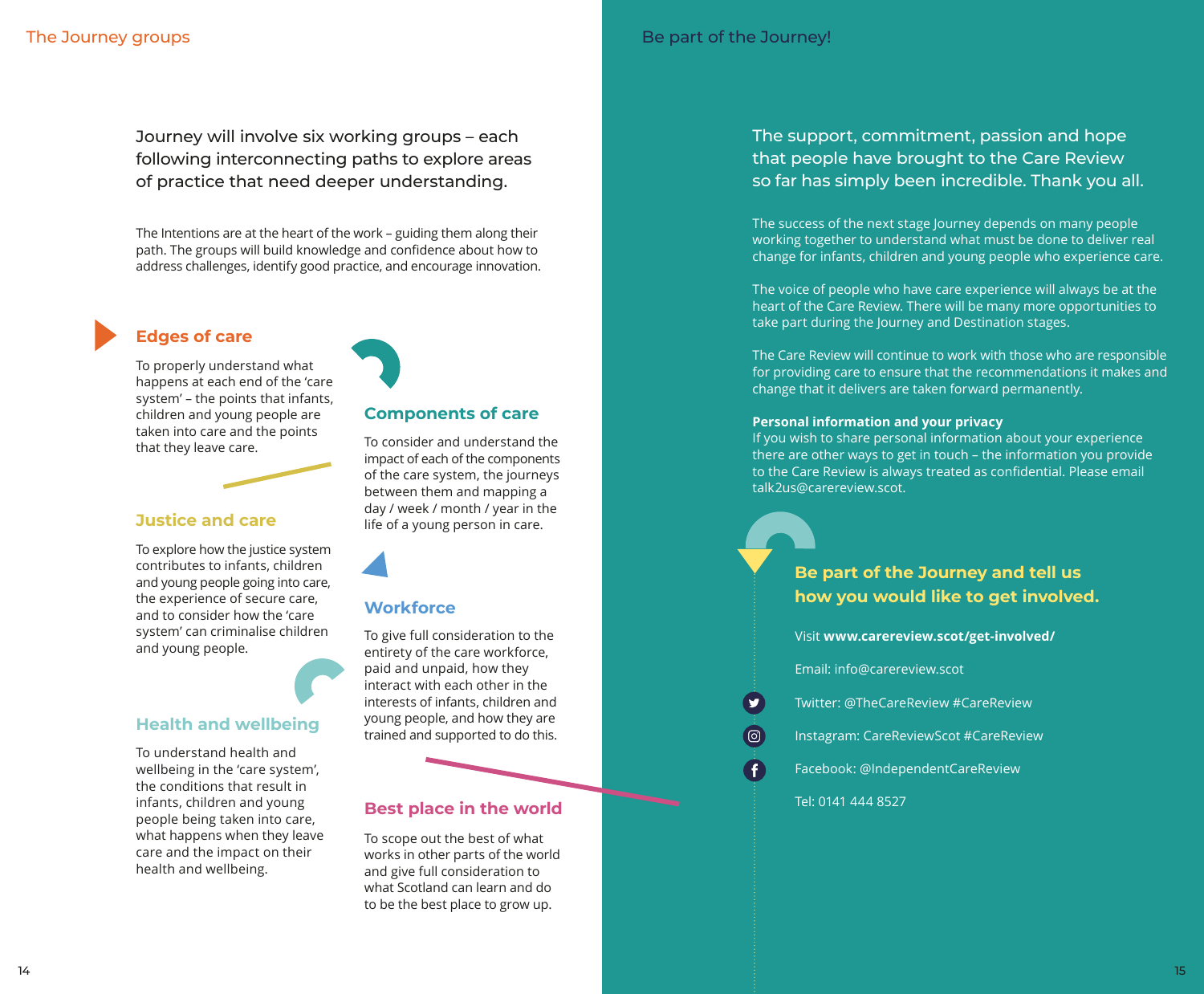# **What would you like to do in Journey?**

The Care Review recognises the importance of giving people choice about how to be involved. If you have ideas about something you would like to do in Journey, the Care Review would love to hear from you!

**You can make your Journey pledge online at www.carereview.scot/pledge**

# **Traffic lights – share your ideas!**

What are the immediate improvements you would like to see happening to raise the bar for infants, children and young people who experience care across Scotland? Give a red light to things you think must stop now. Share your ideas about good practice that you think should get a green light and if there are ideas you think need to be tested – that's an amber light.

**Tell the Care Review what you think at www.carereview.scot/lights**



**"Everyone should be allowed to use the L word (love)."**

*Discovery contributor*

# **be part of the Journey**